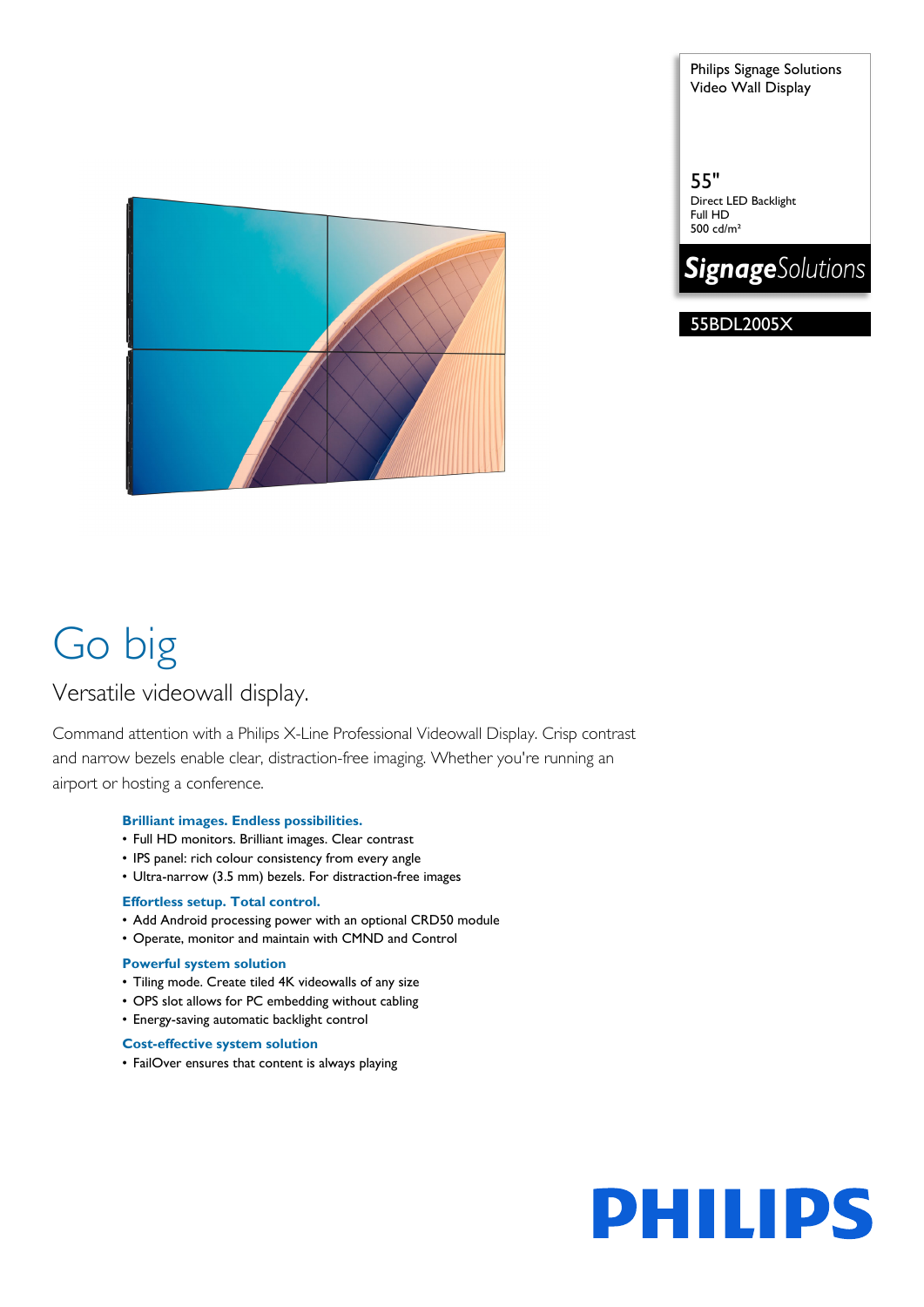## **Highlights**

#### **Tiling mode**

Connect two or more Philips professional displays to create a tiled videowall — without the need for external devices. A single player takes care of content, whether you have four screens or 40. 4K content is fully supported and if you're showing that content on four screens you get the best possible dot-by-dot resolution.

#### **Optional CRD50 module**

Embed an Android System-on-Chip (SoC) into your Philips Professional Display. The optional CRD50 module is an OPS device that enables

Android processing power without the need for cables. Simply slide into the OPS slot, which contains all the connections needed to run the module (including power supply).

#### **CMND and Control**



Run your display network over a local (LAN) connection. CMND and Control allows you to perform vital functions like controlling inputs

and monitoring display status. Whether you're in charge of one screen or 100.

#### **OPS slot**



Integrate a full-power PC or Android-powered CRD50 module directly into your Philips Professional Display. The OPS slot contains all the connections you need to run your slot-in solution, including a power supply.